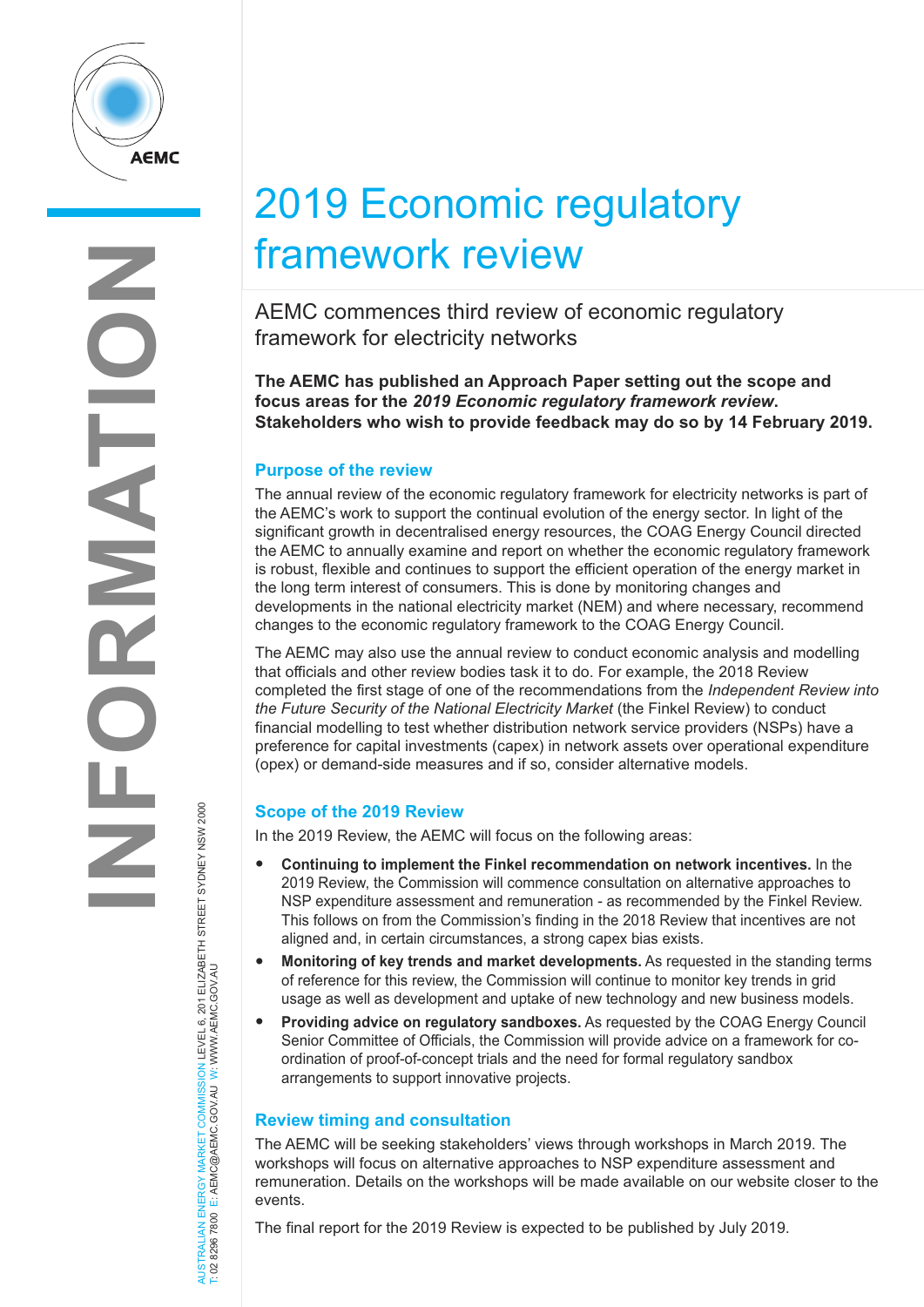### **The AEMC's program of work supporting electricity sector evolution**

Australia's energy system is evolving, driven by rapidly maturing technologies that are providing increasing options for consumers and by changes in government policy. A move to a lower emissions energy system has seen a change in generation mix, with many renewable generators such as wind and solar farms connecting to the grid while older coal and gas generators are retiring. At the same time, there has been a significant uptake of distributed energy resources (DER) such as rooftop solar photovoltaic (PV) systems, battery storage and 'smart' energy systems.

For networks the changes have been no less significant. Electricity is no longer transported 'one-way' and the grid is now required to deliver secure, reliable and affordable energy supplies while managing multi-directional flows to and from consumers.

The network regulatory framework is designed to be flexible enough to manage such changes through the rules and the rule change processes. The Commission supports the energy market's evolution by regularly testing whether the network regulatory framework could be updated to better support the long term interests of consumers. The Commission provides advice to governments and considers and assesses rule change requests.

The table below provides a snapshot of some fundamental changes delivered by key parts of the Commission's work program that are relevant to this network review: